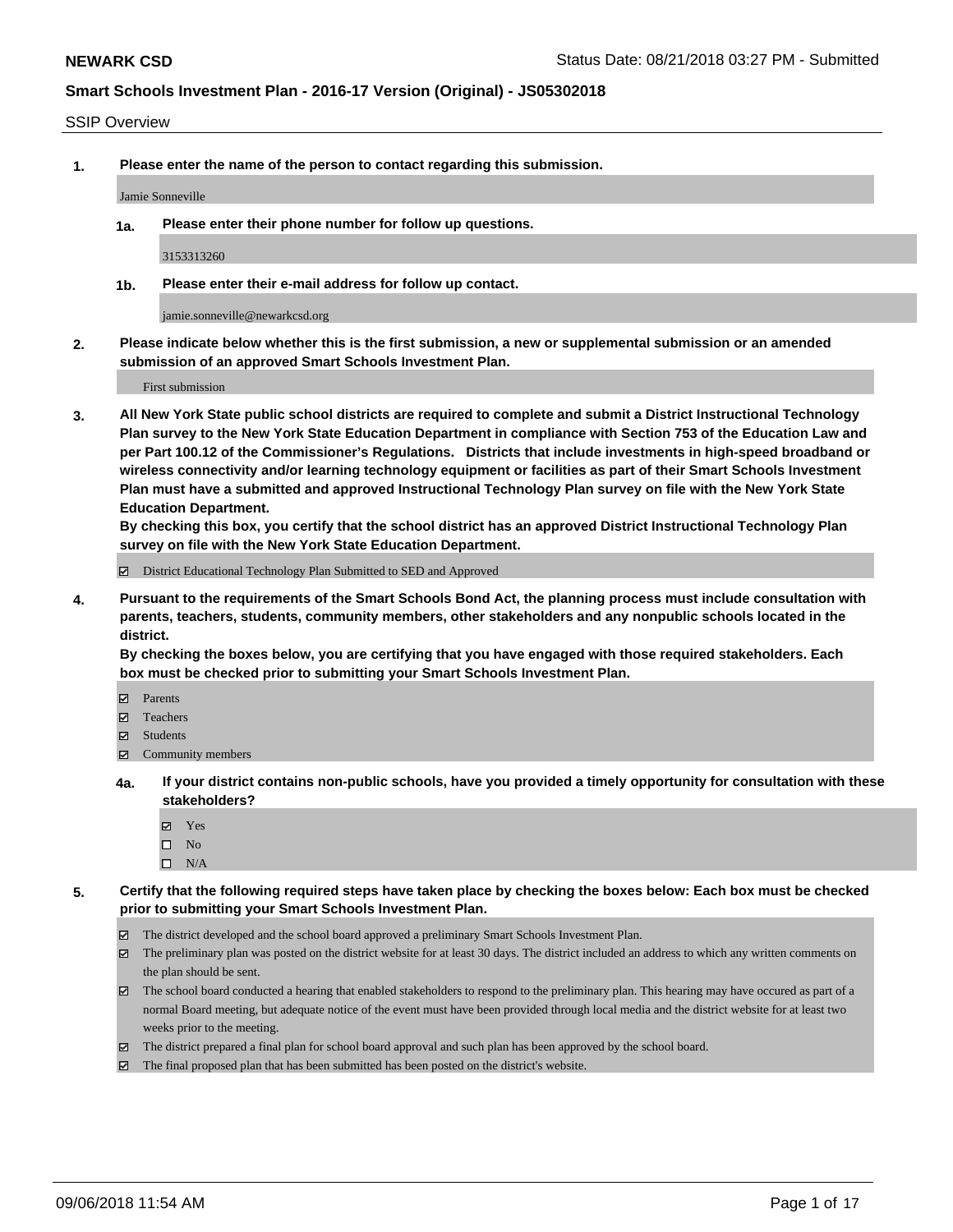SSIP Overview

**5a. Please upload the proposed Smart Schools Investment Plan (SSIP) that was posted on the district's website, along with any supporting materials. Note that this should be different than your recently submitted Educational Technology Survey. The Final SSIP, as approved by the School Board, should also be posted on the website and remain there during the course of the projects contained therein.**

NCSD Smart Schools Investment Plan.pptx

**5b. Enter the webpage address where the final Smart Schools Investment Plan is posted. The Plan should remain posted for the life of the included projects.**

https://www.newarkcsd.org/Page/7023

**6. Please enter an estimate of the total number of students and staff that will benefit from this Smart Schools Investment Plan based on the cumulative projects submitted to date.**

2,633

**7. An LEA/School District may partner with one or more other LEA/School Districts to form a consortium to pool Smart Schools Bond Act funds for a project that meets all other Smart School Bond Act requirements. Each school district participating in the consortium will need to file an approved Smart Schools Investment Plan for the project and submit a signed Memorandum of Understanding that sets forth the details of the consortium including the roles of each respective district.**

 $\Box$  The district plans to participate in a consortium to partner with other school district(s) to implement a Smart Schools project.

#### **8. Please enter the name and 6-digit SED Code for each LEA/School District participating in the Consortium.**

| Partner LEA/District | <b>ISED BEDS Code</b> |
|----------------------|-----------------------|
| (No Response)        | (No Response)         |

#### **9. Please upload a signed Memorandum of Understanding with all of the participating Consortium partners.**

(No Response)

**10. Your district's Smart Schools Bond Act Allocation is:**

\$2,415,682

**11. Enter the budget sub-allocations by category that you are submitting for approval at this time. If you are not budgeting SSBA funds for a category, please enter 0 (zero.) If the value entered is \$0, you will not be required to complete that survey question.**

|                                       | Sub-<br><b>Allocations</b> |
|---------------------------------------|----------------------------|
| School Connectivity                   | l 0                        |
| Connectivity Projects for Communities | $\Omega$                   |
| <b>Classroom Technology</b>           | 1,158,556                  |
| Pre-Kindergarten Classrooms           | $\overline{0}$             |
| Replace Transportable Classrooms      | $\Omega$                   |
| High-Tech Security Features           | $\overline{0}$             |
| Totals:                               | 1,158,556                  |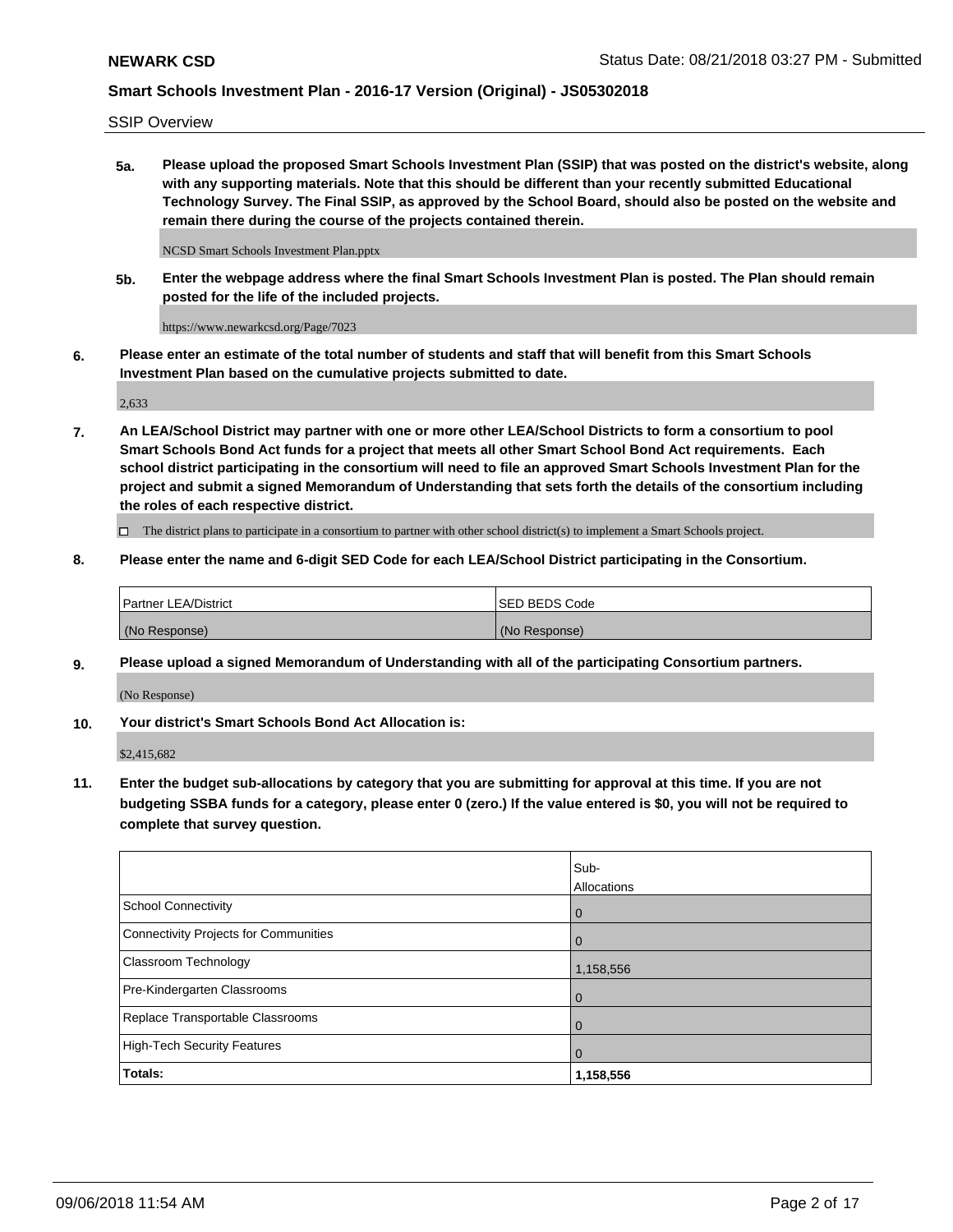School Connectivity

- **1. In order for students and faculty to receive the maximum benefit from the technology made available under the Smart Schools Bond Act, their school buildings must possess sufficient connectivity infrastructure to ensure that devices can be used during the school day. Smart Schools Investment Plans must demonstrate that:**
	- **• sufficient infrastructure that meets the Federal Communications Commission's 100 Mbps per 1,000 students standard currently exists in the buildings where new devices will be deployed, or**
	- **• is a planned use of a portion of Smart Schools Bond Act funds, or**
	- **• is under development through another funding source.**

**Smart Schools Bond Act funds used for technology infrastructure or classroom technology investments must increase the number of school buildings that meet or exceed the minimum speed standard of 100 Mbps per 1,000 students and staff within 12 months. This standard may be met on either a contracted 24/7 firm service or a "burstable" capability. If the standard is met under the burstable criteria, it must be:**

**1. Specifically codified in a service contract with a provider, and**

**2. Guaranteed to be available to all students and devices as needed, particularly during periods of high demand, such as computer-based testing (CBT) periods.**

**Please describe how your district already meets or is planning to meet this standard within 12 months of plan submission.**

(No Response)

**1a. If a district believes that it will be impossible to meet this standard within 12 months, it may apply for a waiver of this requirement, as described on the Smart Schools website. The waiver must be filed and approved by SED prior to submitting this survey.**

 $\Box$  By checking this box, you are certifying that the school district has an approved waiver of this requirement on file with the New York State Education Department.

#### **2. Connectivity Speed Calculator (Required)**

|                         | Number of<br>Students | Multiply by<br>100 Kbps | Divide by 1000 Current Speed<br>to Convert to<br>Required<br>Speed in Mb | lin Mb           | Expected<br>Speed to be<br>Attained Within   Required<br>12 Months | <b>Expected Date</b><br>When<br>Speed Will be<br><b>Met</b> |
|-------------------------|-----------------------|-------------------------|--------------------------------------------------------------------------|------------------|--------------------------------------------------------------------|-------------------------------------------------------------|
| <b>Calculated Speed</b> | (No<br>Response)      | (No Response)           | (No<br>Response)                                                         | (No<br>Response) | (No<br>Response)                                                   | (No<br>Response)                                            |

**3. Describe how you intend to use Smart Schools Bond Act funds for high-speed broadband and/or wireless connectivity projects in school buildings.**

(No Response)

**4. Describe the linkage between the district's District Instructional Technology Plan and the proposed projects. (There should be a link between your response to this question and your response to Question 1 in Part E. Curriculum and Instruction "What are the district's plans to use digital connectivity and technology to improve teaching and learning?)**

(No Response)

**5. If the district wishes to have students and staff access the Internet from wireless devices within the school building, or in close proximity to it, it must first ensure that it has a robust Wi-Fi network in place that has sufficient bandwidth to meet user demand.**

**Please describe how you have quantified this demand and how you plan to meet this demand.**

(No Response)

**6. As indicated on Page 5 of the guidance, the Office of Facilities Planning will have to conduct a preliminary review**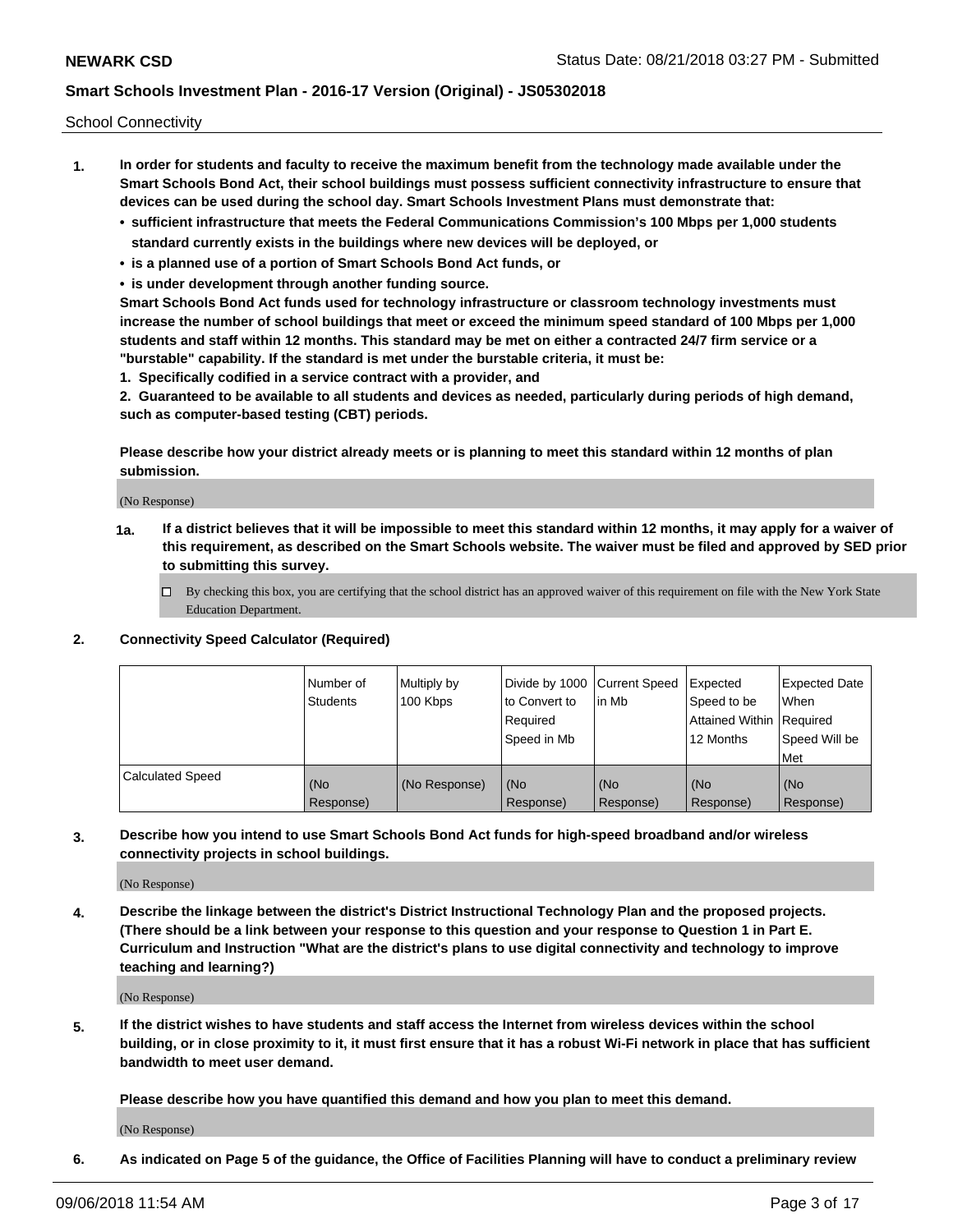School Connectivity

**of all capital projects, including connectivity projects.**

**Please indicate on a separate row each project number given to you by the Office of Facilities Planning.**

| Project Number |  |
|----------------|--|
|                |  |
|                |  |
|                |  |
| (No Response)  |  |
|                |  |
|                |  |
|                |  |

**7. Certain high-tech security and connectivity infrastructure projects may be eligible for an expedited review process as determined by the Office of Facilities Planning.**

**Was your project deemed eligible for streamlined review?**

(No Response)

**8. Include the name and license number of the architect or engineer of record.**

| Name          | License Number |
|---------------|----------------|
| (No Response) | (No Response)  |

**9. If you are submitting an allocation for School Connectivity complete this table. Note that the calculated Total at the bottom of the table must equal the Total allocation for this category that you entered in the SSIP Overview overall budget.** 

|                                            | Sub-           |
|--------------------------------------------|----------------|
|                                            | Allocation     |
| Network/Access Costs                       | $\overline{0}$ |
| <b>Outside Plant Costs</b>                 | $\overline{0}$ |
| School Internal Connections and Components | $\Omega$       |
| <b>Professional Services</b>               | $\mathbf 0$    |
| Testing                                    | $\mathbf 0$    |
| Other Upfront Costs                        | $\mathbf 0$    |
| <b>Other Costs</b>                         | $\overline{0}$ |
| Totals:                                    | 0              |

**10. Please detail the type, quantity, per unit cost and total cost of the eligible items under each sub-category. This is especially important for any expenditures listed under the "Other" category. All expenditures must be eligible for tax-exempt financing to be reimbursed through the SSBA. Sufficient detail must be provided so that we can verify this is the case. If you have any questions, please contact us directly through smartschools@nysed.gov. NOTE: Wireless Access Points should be included in this category, not under Classroom Educational Technology, except those that will be loaned/purchased for nonpublic schools.**

| Select the allowable expenditure | Item to be purchased | Quantity      | <b>Cost per Item</b> | <b>Total Cost</b> |
|----------------------------------|----------------------|---------------|----------------------|-------------------|
| type.                            |                      |               |                      |                   |
| Repeat to add another item under |                      |               |                      |                   |
| each type.                       |                      |               |                      |                   |
| (No Response)                    | (No Response)        | (No Response) | (No Response)        | (No Response)     |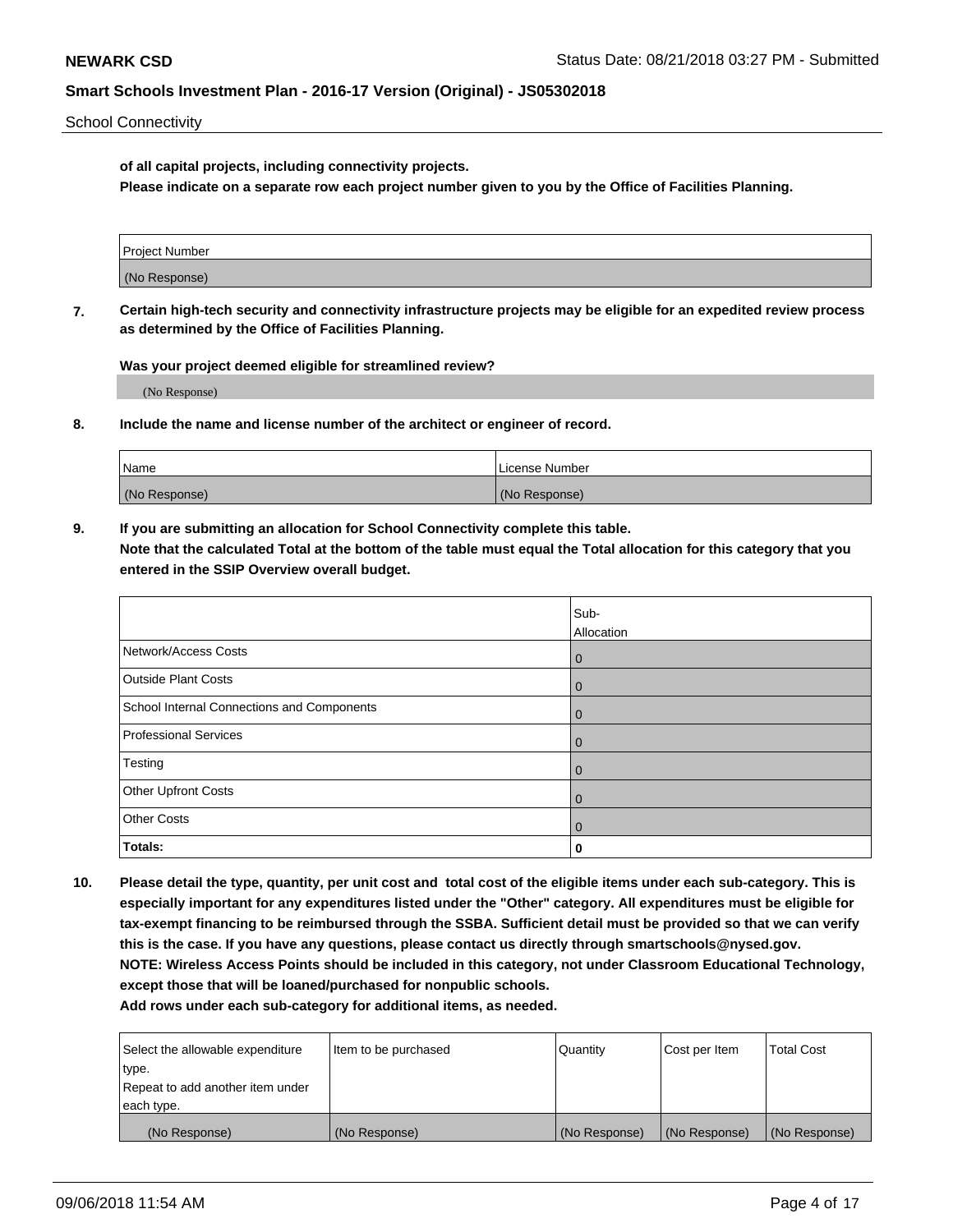Community Connectivity (Broadband and Wireless)

**1. Describe how you intend to use Smart Schools Bond Act funds for high-speed broadband and/or wireless connectivity projects in the community.**

(No Response)

**2. Please describe how the proposed project(s) will promote student achievement and increase student and/or staff access to the Internet in a manner that enhances student learning and/or instruction outside of the school day and/or school building.**

(No Response)

**3. Community connectivity projects must comply with all the necessary local building codes and regulations (building and related permits are not required prior to plan submission).**

 $\Box$  I certify that we will comply with all the necessary local building codes and regulations.

**4. Please describe the physical location of the proposed investment.**

(No Response)

**5. Please provide the initial list of partners participating in the Community Connectivity Broadband Project, along with their Federal Tax Identification (Employer Identification) number.**

| <b>Project Partners</b> | Federal ID#   |
|-------------------------|---------------|
| (No Response)           | (No Response) |

**6. If you are submitting an allocation for Community Connectivity, complete this table.**

**Note that the calculated Total at the bottom of the table must equal the Total allocation for this category that you entered in the SSIP Overview overall budget.**

|                                    | Sub-Allocation |
|------------------------------------|----------------|
| Network/Access Costs               | (No Response)  |
| <b>Outside Plant Costs</b>         | (No Response)  |
| <b>Tower Costs</b>                 | (No Response)  |
| <b>Customer Premises Equipment</b> | (No Response)  |
| <b>Professional Services</b>       | (No Response)  |
| Testing                            | (No Response)  |
| <b>Other Upfront Costs</b>         | (No Response)  |
| <b>Other Costs</b>                 | (No Response)  |
| Totals:                            | 0              |

**7. Please detail the type, quantity, per unit cost and total cost of the eligible items under each sub-category. This is especially important for any expenditures listed under the "Other" category. All expenditures must be capital-bond eligible to be reimbursed through the SSBA. If you have any questions, please contact us directly through smartschools@nysed.gov.**

| Select the allowable expenditure | Item to be purchased | Quantity      | Cost per Item | <b>Total Cost</b> |
|----------------------------------|----------------------|---------------|---------------|-------------------|
| type.                            |                      |               |               |                   |
| Repeat to add another item under |                      |               |               |                   |
| each type.                       |                      |               |               |                   |
| (No Response)                    | (No Response)        | (No Response) | (No Response) | (No Response)     |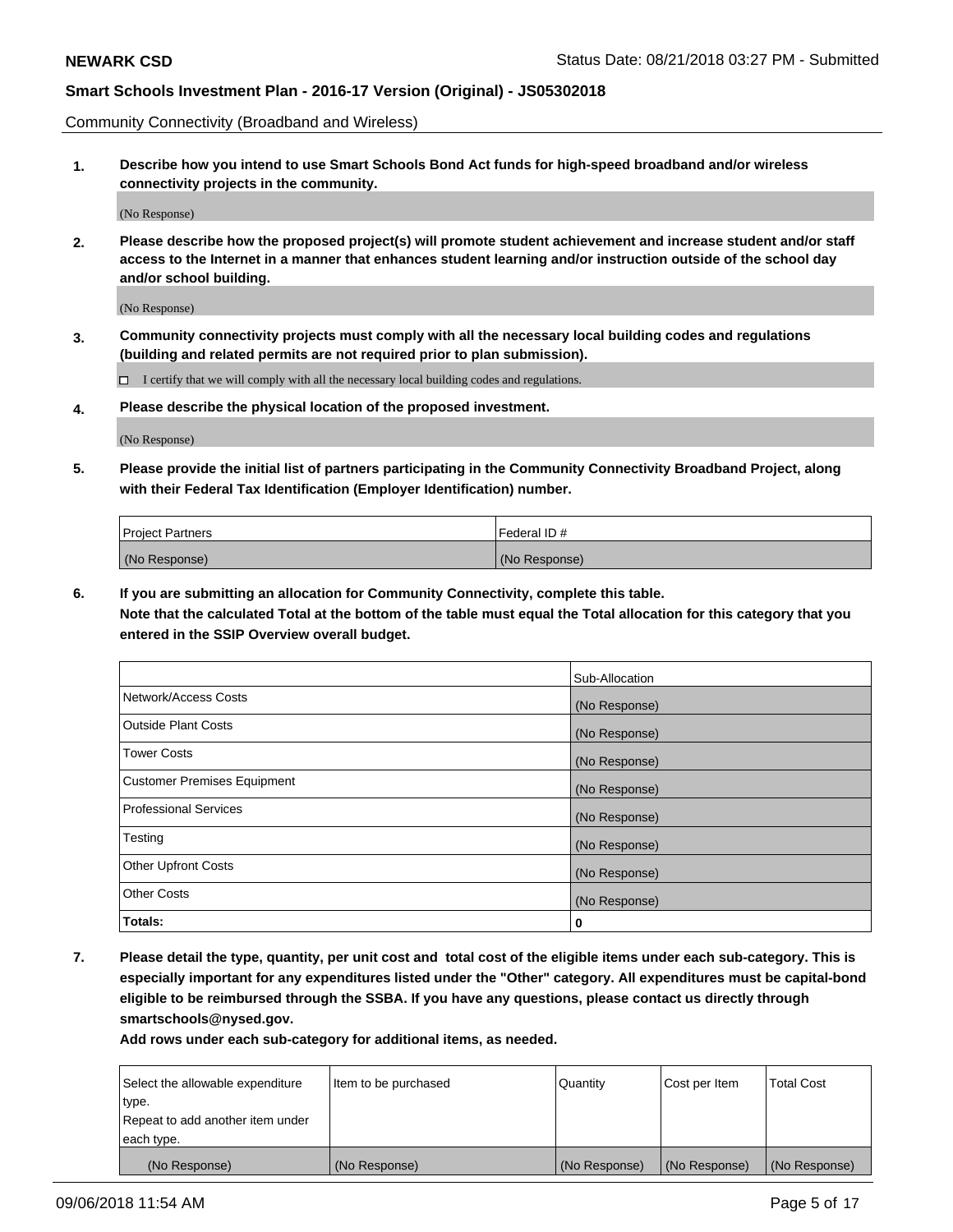#### Classroom Learning Technology

**1. In order for students and faculty to receive the maximum benefit from the technology made available under the Smart Schools Bond Act, their school buildings must possess sufficient connectivity infrastructure to ensure that devices can be used during the school day. Smart Schools Investment Plans must demonstrate that sufficient infrastructure that meets the Federal Communications Commission's 100 Mbps per 1,000 students standard currently exists in the buildings where new devices will be deployed, or is a planned use of a portion of Smart Schools Bond Act funds, or is under development through another funding source. Smart Schools Bond Act funds used for technology infrastructure or classroom technology investments must increase the number of school buildings that meet or exceed the minimum speed standard of 100 Mbps per 1,000 students and staff within 12 months. This standard may be met on either a contracted 24/7 firm service or a "burstable" capability. If the standard is met under the burstable criteria, it must be:**

**1. Specifically codified in a service contract with a provider, and**

**2. Guaranteed to be available to all students and devices as needed, particularly during periods of high demand, such as computer-based testing (CBT) periods.**

**Please describe how your district already meets or is planning to meet this standard within 12 months of plan submission.**

Newark Central School District currently has 300 Mbps coming into the District. We currently have 2,159 enrolled students and 431 FTE staff positions. This supports the minimum speed standard of 100 Mbps per 1,000 students and staff.

- **1a. If a district believes that it will be impossible to meet this standard within 12 months, it may apply for a waiver of this requirement, as described on the Smart Schools website. The waiver must be filed and approved by SED prior to submitting this survey.**
	- By checking this box, you are certifying that the school district has an approved waiver of this requirement on file with the New York State Education Department.

#### **2. Connectivity Speed Calculator (Required)**

|                         | l Number of | Multiply by | Divide by 1000 Current Speed |        | <b>I</b> Expected        | <b>Expected Date</b> |
|-------------------------|-------------|-------------|------------------------------|--------|--------------------------|----------------------|
|                         | Students    | 100 Kbps    | to Convert to                | lin Mb | Speed to be              | <b>When</b>          |
|                         |             |             | Required                     |        | Attained Within Required |                      |
|                         |             |             | Speed in Mb                  |        | 12 Months                | Speed Will be        |
|                         |             |             |                              |        |                          | Met                  |
| <b>Calculated Speed</b> | 2.159       | 215,900     | 216                          | 300    | 300                      | currently met        |

**3. If the district wishes to have students and staff access the Internet from wireless devices within the school building, or in close proximity to it, it must first ensure that it has a robust Wi-Fi network in place that has sufficient bandwidth to meet user demand.**

**Please describe how you have quantified this demand and how you plan to meet this demand.**

Newark CSD has in place a very robust wireless network with the following specifications:

- Segregated fiber-based 10 Gb infrastructure from the network core out to the Cisco 2960S switches
- Category 6 wiring capable of 1 Gb transfer rates from Cisco 2960S switches to wireless access points
- HP MSM460 wireless access points supporting Wireless N technology

• 300 Mbps WAN internet bandwidth where current peak usage is approximately 200 Mbps

**4. All New York State public school districts are required to complete and submit an Instructional Technology Plan survey to the New York State Education Department in compliance with Section 753 of the Education Law and per Part 100.12 of the Commissioner's Regulations.**

**Districts that include educational technology purchases as part of their Smart Schools Investment Plan must have a submitted and approved Instructional Technology Plan survey on file with the New York State Education Department.**

By checking this box, you are certifying that the school district has an approved Instructional Technology Plan survey on file with the New York State Education Department.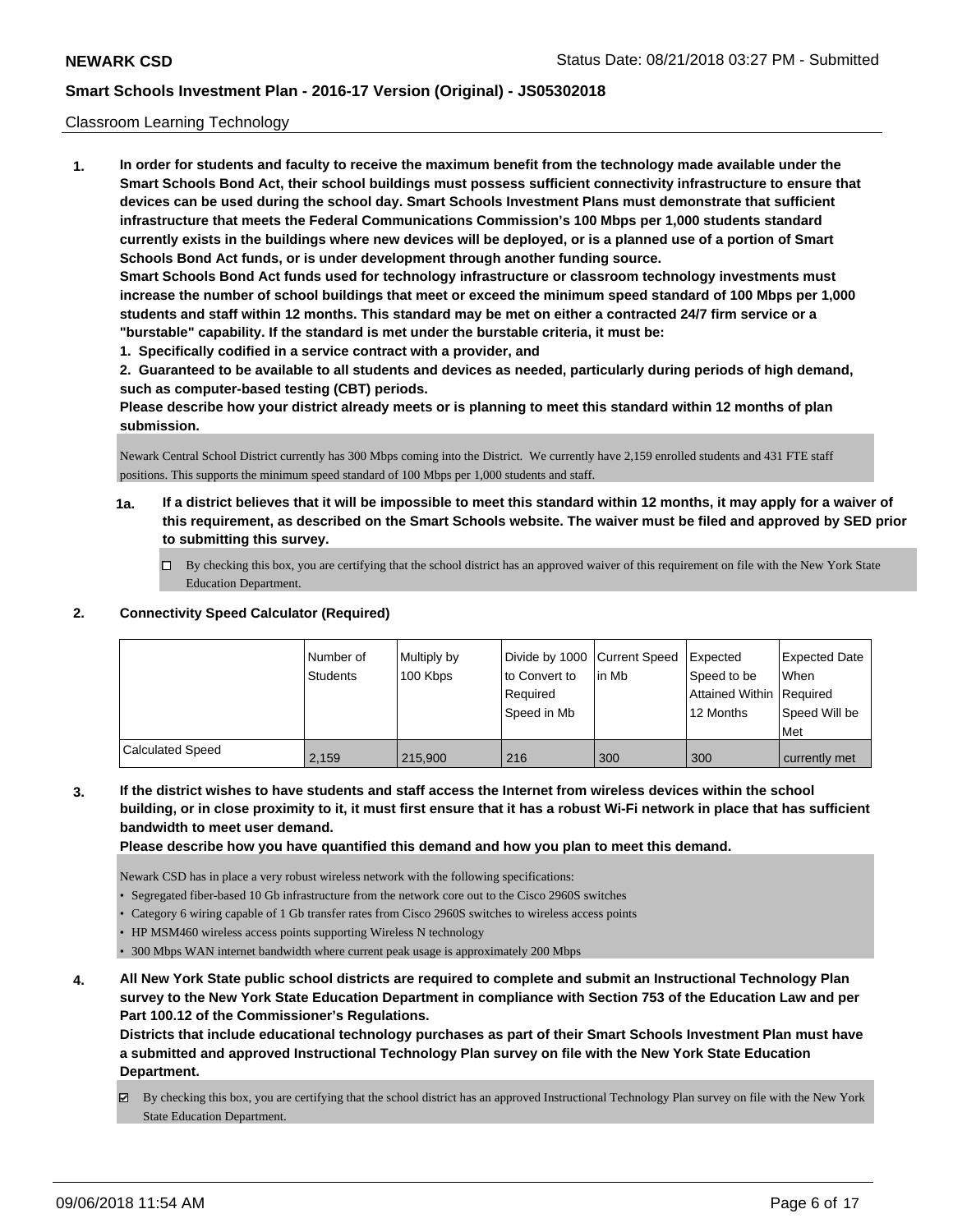#### Classroom Learning Technology

## **5. Describe the devices you intend to purchase and their compatibility with existing or planned platforms or systems. Specifically address the adequacy of each facility's electrical, HVAC and other infrastructure necessary to install and support the operation of the planned technology.**

Classroom technology that will be purchased through SSBA funds will include 2-in-1 tablets, iPads, SmartBoards, document cameras, charging stations, storage carts, and projectors. 2-in-1 tablets are necessary for the upcoming 1:1 initiative in grades 3-12. Additional devices will be available in each school library for short term loaning in the event of a device failure. The availability of devices is essential to allow students who have temporary issues (devices needing repairs, forgotten devices, uncharged devices) to maintain continuity of instruction. When 1:1 is implemented in our elementary schools, iPads will replace outdated student workstations. Newark Central School District is now a Microsoft Office 365 school, and all of the planned devices support this platform. iPads are currently in place in both Elementary schools and our Intermediate school. Each class has a set of 4 iPads that are used in Literacy and Math centers. Teachers adapt lessons by differentiating content using several effective iPad applications. Additional iPads will be purchased with SSBA funds to complete classrom sets thus meeting our 1:1 initiative goals. Smartboards and document are currently located in 77% of our teaching and learning spaces across the district. We will use SSBA funds to outfit the remaining 23% of classrooms and instructional spaces with Smartboards and document cameras. Newark Central School District is planning to implement charging stations in all public areas in our Intermediate, Middle, and High Schools. These charging stations will allow students, staff, and community members to recharge their devices as needed. To compliment that iPads and tablets, we plan to purchase charging carts to store the devices in, at the Elementary and Intermediate schools (the students within the Middle and High schools will take their devices home after school). We are also planning to use SSBA funds to outfit both the Middle School and High School Auditoriums with long throw projectors to create additional large instructional spaces within both buildings.

| Device/Item                               | Compatibility (existing)      | Compatibility (planned)                            |
|-------------------------------------------|-------------------------------|----------------------------------------------------|
| <b>Atlas Tablet</b>                       | Demo unit successfully tested | N/A                                                |
| SmartBoard 680                            | Currently in use              | N/A                                                |
| <b>IPEVO Document Cameras</b>             | Demo unit successfully tested | N/A                                                |
| iPad Air 2                                | Currently in use              | N/A                                                |
| iPad Air 2 Griffin Rugged Cases           | Currently in use              | N/A                                                |
| 10,000 Lumen Projectors                   | N/A                           | Compatibility verified with<br>Vendor/Manufacturer |
| Long-Throw Projector Lenses               | N/A                           | Compatibility verified with<br>Vendor/Manufacturer |
| KwikBoost Wall-Mount Charging Stations    | N/A                           | Compatibility verified with<br>Vendor/Manufacturer |
| KwikBoost Stand-Alone Charging Stations   | N/A                           | Compatibility verified with<br>Vendor/Manufacturer |
| KwikBoost Retro-Fit Kit Charging Stations | N/A                           | Compatibility verified with<br>Vendor/Manufacturer |
| Luxor 30 Charging Carts                   | N/A                           | Compatibility verified with<br>Vendor/Manufacturer |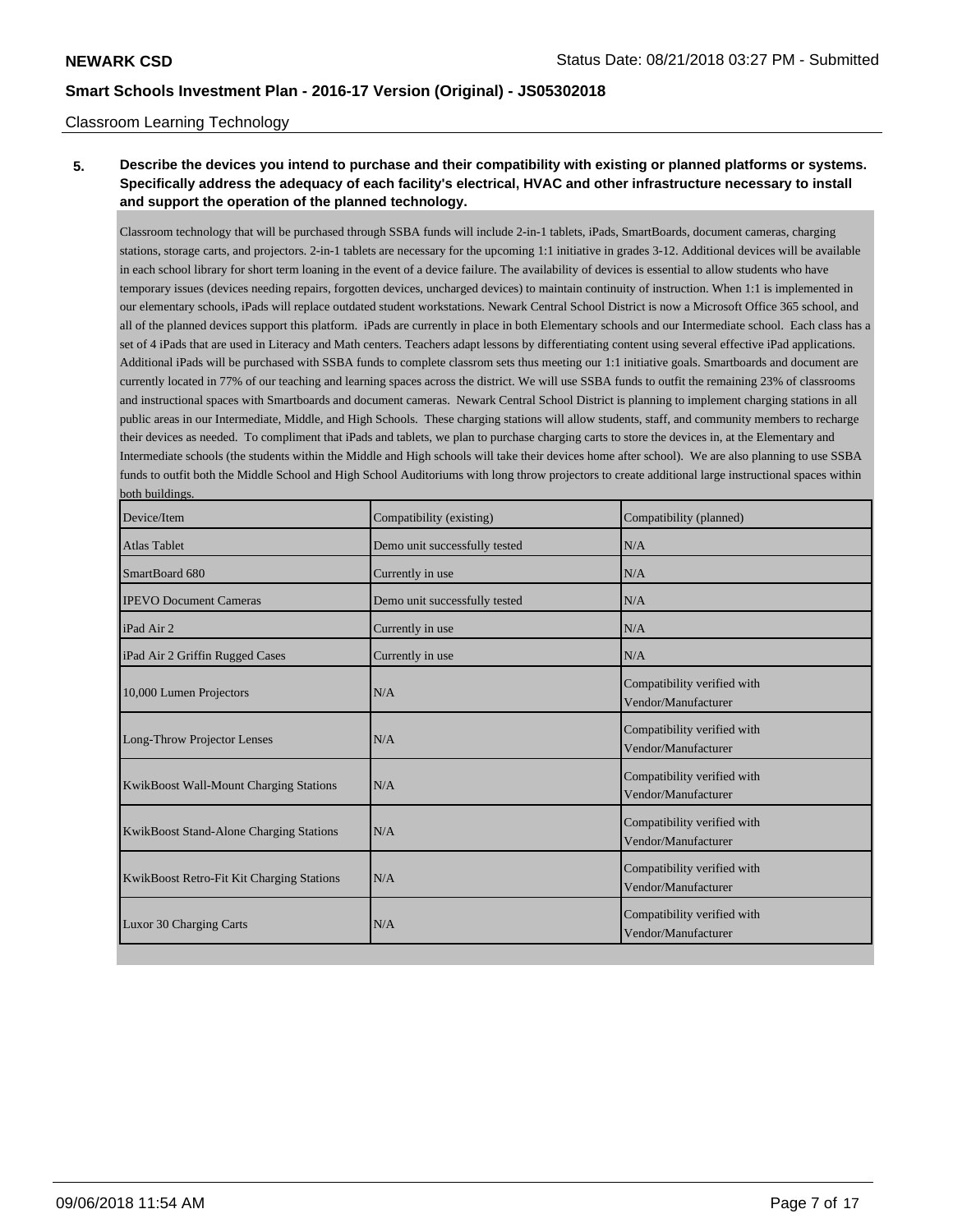#### Classroom Learning Technology

- **6. Describe how the proposed technology purchases will:**
	- **> enhance differentiated instruction;**
	- **> expand student learning inside and outside the classroom;**
	- **> benefit students with disabilities and English language learners; and**
	- **> contribute to the reduction of other learning gaps that have been identified within the district.**

**The expectation is that districts will place a priority on addressing the needs of students who struggle to succeed in a rigorous curriculum. Responses in this section should specifically address this concern and align with the district's Instructional Technology Plan (in particular Question 2 of E. Curriculum and Instruction: "Does the district's instructional technology plan address the needs of students with disabilities to ensure equitable access to instruction, materials and assessments?" and Question 3 of the same section: "Does the district's instructional technology plan address the provision of assistive technology specifically for students with disabilities to ensure access to and participation in the general curriculum?"**

The classroom technology purchases will provide more devices for student and staff use. This will directly support District initiatives, such as one-toone device rollout, differentiated instruction, blended learning, and on-going communication. The increase in devices will allow greater access both inside and outside of the classroom, expanding student learning. Currently, the District provides touch screen devices and assistive technology devices and software, such as Snap & Read, Prolouo2go, Bookshare.org, and Dragon Naturally Speaking as requested. Aligning with our District motto, "Every Student, Every Day," the new one-to-one initiative will ensure that ALL students have access to the necessary tools, every day. The integration of touch screen devices (iPads and tablets) will also allow for independent use which directly supports our blended learning initiative. In addition, the classroom tablet devices will allow ELL students the ability to dictate, which will help with pronunciation and enunciation.

**7. Where appropriate, describe how the proposed technology purchases will enhance ongoing communication with parents and other stakeholders and help the district facilitate technology-based regional partnerships, including distance learning and other efforts.**

This SSIP provides technology that will enhance ongoing communication. It will allow students and staff access to web-based tools which foster communication with parents and the community. Our staff and students will have access to online video conferencing, as the iPads and tablets have cameras, microphones, and speakers. This will afford our staff and students the opportunity to make connections with our community members and other District stakeholders.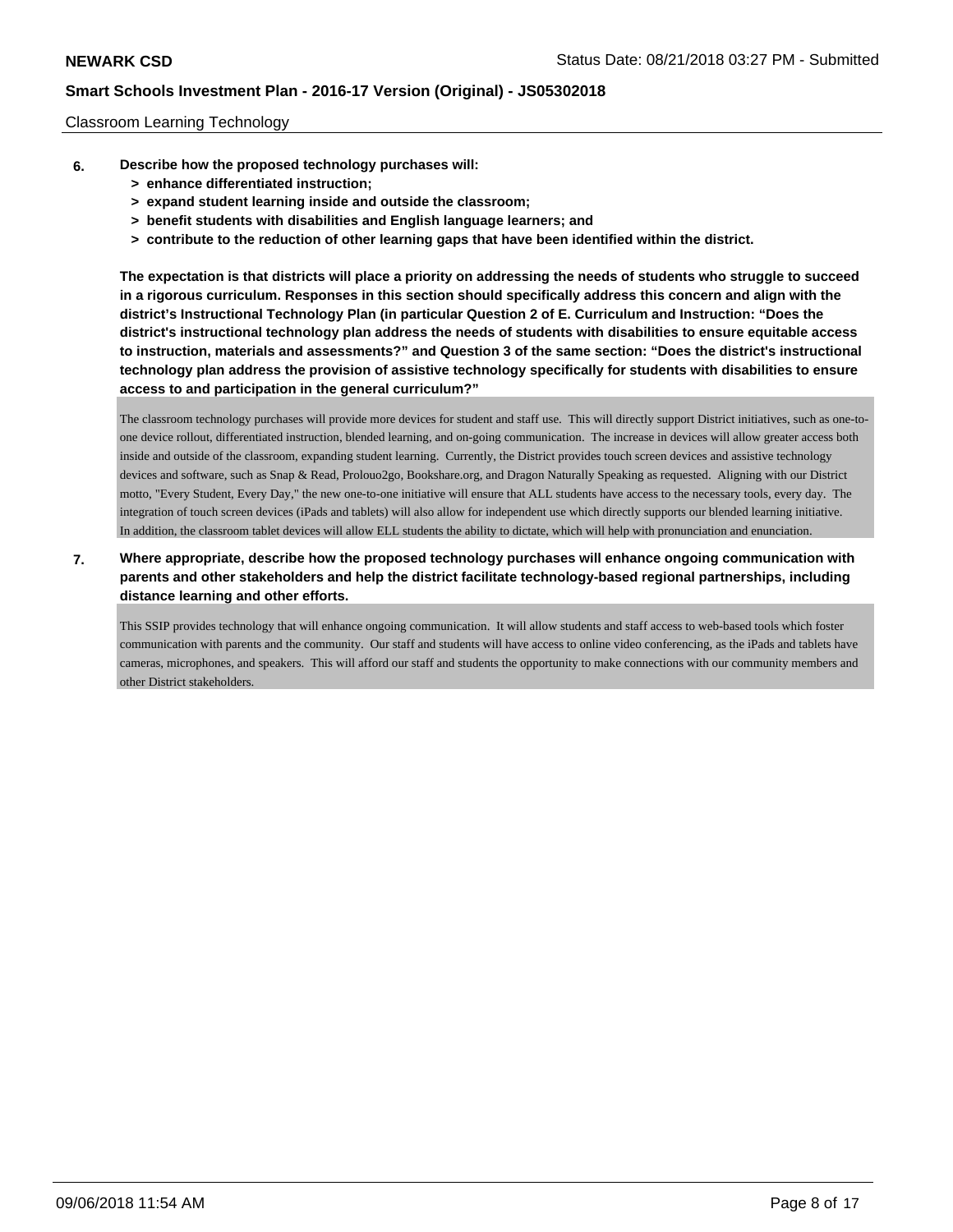#### Classroom Learning Technology

**8. Describe the district's plan to provide professional development to ensure that administrators, teachers and staff can employ the technology purchased to enhance instruction successfully.**

**Note: This response should be aligned and expanded upon in accordance with your district's response to Question 1 of F. Professional Development of your Instructional Technology Plan: "Please provide a summary of professional development offered to teachers and staff, for the time period covered by this plan, to support technology to enhance teaching and learning. Please include topics, audience and method of delivery within your summary."**

The goal of all district provided professional development is to develop training opportunities that promote the integration of technology into meaningful learning experiences for students, and which will allow them to develop the necessary skills for becoming college and career ready. Training will be provided in such a manner that it promotes a common language and set of skills among users, is accessible to all and allows for differentiation depending on the level of development and skill of the user. The district is in the process of migrating to the use of Microsoft Office 365, along with a plan for implementing 1:1 learning. In preparation for success, professional development will center around these themes.

#### **FORMAL TRAINING OPPORTUNITIES**

 Opportunities for formal training will be available to staff both during and after school hours, over the summer and on conference days. Training for small groups or individuals will be available upon request during the school day (such as during planning or team meeting times). Teachers will have

access to formal training provided by the District, EduTech, and private vendors.

| Awareness Level                                                                                                                                                                                         | <b>Skill Building Level</b>                                                                                                                                                                                                                                                 | Design and Implementation Level                                                                                                                                                                                                                                                                                                   |
|---------------------------------------------------------------------------------------------------------------------------------------------------------------------------------------------------------|-----------------------------------------------------------------------------------------------------------------------------------------------------------------------------------------------------------------------------------------------------------------------------|-----------------------------------------------------------------------------------------------------------------------------------------------------------------------------------------------------------------------------------------------------------------------------------------------------------------------------------|
| Training opportunities are designed to introduce<br>new skills, concepts and ideas. The trainer<br>explains the purpose, models, engages<br>participants in guided practice and follow up as<br>needed. | Training opportunities are designed to build on<br>existing skills and focus on strategies and<br>techniques that will maximize student learning.<br>The trainer models, engages participants in<br>guided practice and monitors as participants<br>practice independently. | Training opportunities are designed to promote<br>collaboration and support participants as they<br>reflect and refine practices that have been<br>previously implemented. The trainer engages<br>participants in reflective analysis and<br>discussion,<br>collaboration and creative problem solving to<br>refine the practice. |

Topics for formal training in this plan include: Microsoft Office 365 suite of products for education, the use of iPads, tablets and mobile devices in the classroom, blended learning, flipped classrooms, excel spreadsheets and data templates, electronic portfolios, website development, internet safety and best practices for use of social media. This list will be monitored and adjusted as technology changes and the needs of staff and students develop and grow.

#### **CONTINUAL AND ON-DEMAND TRAINING OPPORTUNITIES**

There will be a focus on easy access to training provided. Formats such as the internet and social media will be utilized in order to provide

training videos, step by step guides, links to sites for professional development and tutorials so that staff can readily access professional development when needed.

Resources for staff are encouraged, including touch screen tablets and online tools, so that the integration of technology becomes a regular and continuous part of lesson design and implementation.

- **9. Districts must contact the SUNY/CUNY teacher preparation program that supplies the largest number of the district's new teachers to request advice on innovative uses and best practices at the intersection of pedagogy and educational technology.**
	- $\boxtimes$  By checking this box, you certify that you have contacted the SUNY/CUNY teacher preparation program that supplies the largest number of your new teachers to request advice on these issues.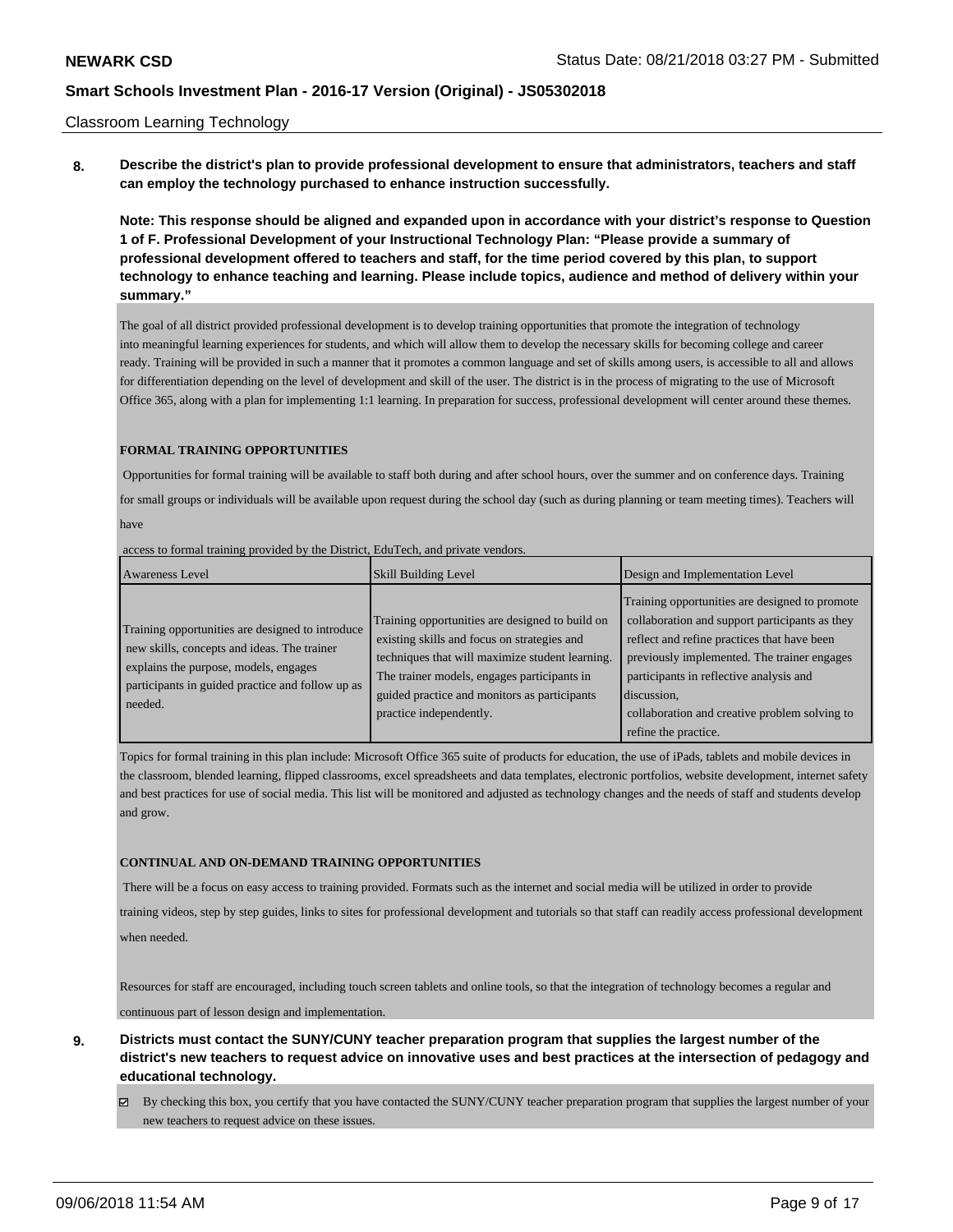Classroom Learning Technology

**9a. Please enter the name of the SUNY or CUNY Institution that you contacted.**

SUNY OSWEGO

**9b. Enter the primary Institution phone number.**

315-312-4061

**9c. Enter the name of the contact person with whom you consulted and/or will be collaborating with on innovative uses of technology and best practices.**

Marcia Burrell

**10. A district whose Smart Schools Investment Plan proposes the purchase of technology devices and other hardware must account for nonpublic schools in the district.**

**Are there nonpublic schools within your school district?**

Yes

 $\square$  No

**10a. Describe your plan to loan purchased hardware to nonpublic schools within your district. The plan should use your district's nonpublic per-student loan amount calculated below, within the framework of the guidance. Please enter the date by which nonpublic schools must request classroom technology items. Also, specify in your response the devices that the nonpublic schools have requested, as well as in the in the Budget and the Expenditure Table at the end of the page.**

The principal of the nonpublic schools met with the Director of Technology before attending the Board of Education public hearing of the SSBA. A plan was drafted that included the purchase of Smartboards, projectors, chromebooks, document cameras, and Kindles. The nonpublic school will have to request the devices by August 1st each year.

East Palmyra Christian: 53 students Estimated amount: \$13,250

4 Chromebooks, 5 Projectors, 5 Smartboards, 6 document cameras, and 8 kindle e-readers

**10b. A final Smart Schools Investment Plan cannot be approved until school authorities have adopted regulations specifying the date by which requests from nonpublic schools for the purchase and loan of Smart Schools Bond Act classroom technology must be received by the district.**

 $\boxtimes$  By checking this box, you certify that you have such a plan and associated regulations in place that have been made public.

#### **11. Nonpublic Classroom Technology Loan Calculator**

**The Smart Schools Bond Act provides that any Classroom Learning Technology purchases made using Smart Schools funds shall be lent, upon request, to nonpublic schools in the district. However, no school district shall be required to loan technology in amounts greater than the total obtained and spent on technology pursuant to the Smart Schools Bond Act and the value of such loan may not exceed the total of \$250 multiplied by the nonpublic school enrollment in the base year at the time of enactment.**

**http://www.p12.nysed.gov/mgtserv/smart\_schools/docs/Smart\_Schools\_Bond\_Act\_Guidance\_04.27.15\_Final.pdf.**

|                                       | 1. Classroom<br>Technology<br>Sub-allocation | 2. Public<br>Enrollment<br>$(2014-15)$ | l 3. Nonpublic<br>Enrollment<br>$(2014-15)$ | l 4. Sum of<br>Public and<br>Nonpublic<br>Enrollment | 15. Total Per<br>Pupil Sub-<br>lallocation | l 6. Total<br>Nonpublic Loan<br>Amount |
|---------------------------------------|----------------------------------------------|----------------------------------------|---------------------------------------------|------------------------------------------------------|--------------------------------------------|----------------------------------------|
| Calculated Nonpublic Loan<br>l Amount | 1,158,556                                    | 2.029                                  | 53                                          | 2.082                                                | 250                                        | 13.250                                 |

**See:**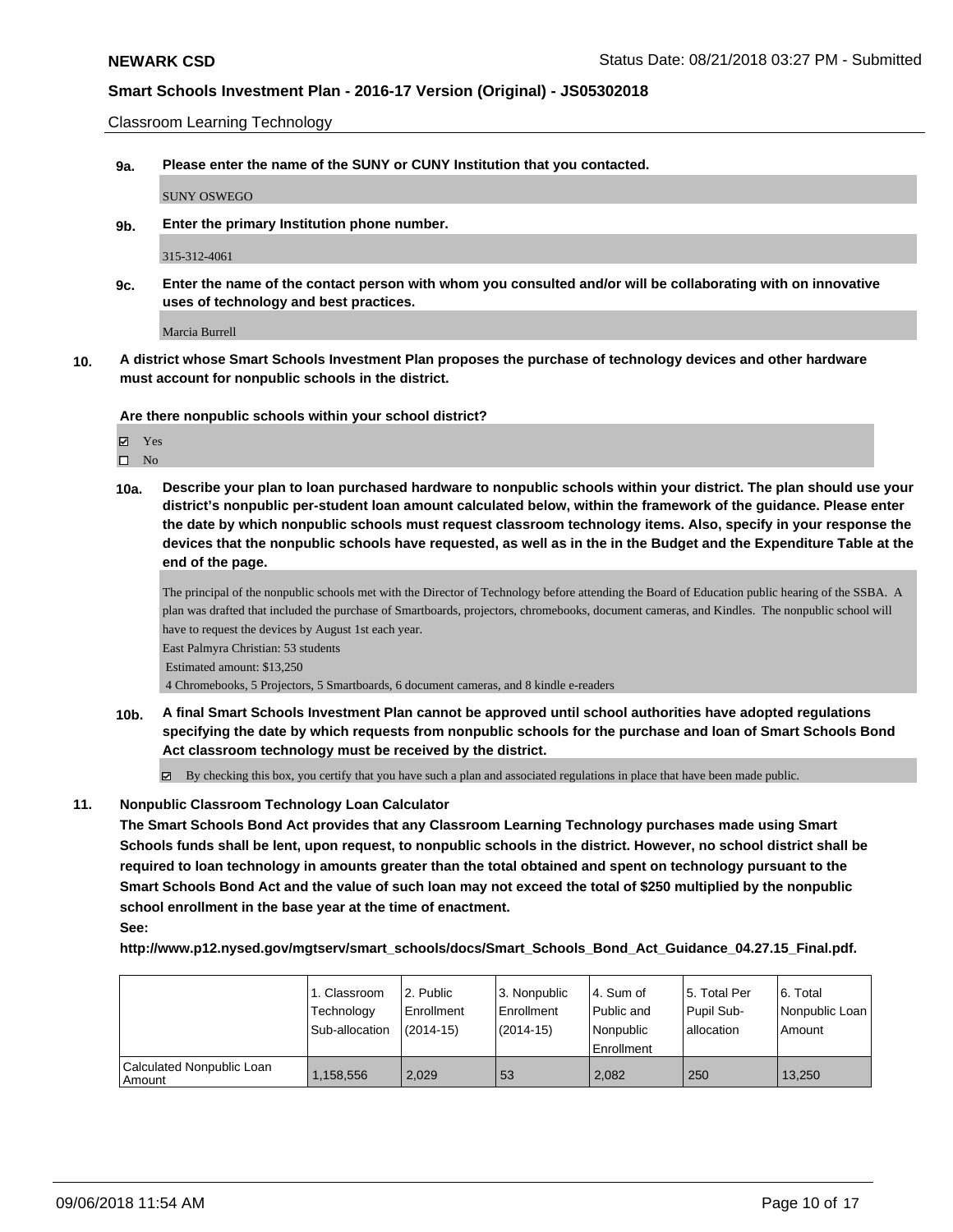#### Classroom Learning Technology

**12. To ensure the sustainability of technology purchases made with Smart Schools funds, districts must demonstrate a long-term plan to maintain and replace technology purchases supported by Smart Schools Bond Act funds. This sustainability plan shall demonstrate a district's capacity to support recurring costs of use that are ineligible for Smart Schools Bond Act funding such as device maintenance, technical support, Internet and wireless fees, maintenance of hotspots, staff professional development, building maintenance and the replacement of incidental items. Further, such a sustainability plan shall include a long-term plan for the replacement of purchased devices and equipment at the end of their useful life with other funding sources.**

By checking this box, you certify that the district has a sustainability plan as described above.

**13. Districts must ensure that devices purchased with Smart Schools Bond funds will be distributed, prepared for use, maintained and supported appropriately. Districts must maintain detailed device inventories in accordance with generally accepted accounting principles.**

By checking this box, you certify that the district has a distribution and inventory management plan and system in place.

**14. If you are submitting an allocation for Classroom Learning Technology complete this table. Note that the calculated Total at the bottom of the table must equal the Total allocation for this category that you entered in the SSIP Overview overall budget.**

|                         | Sub-Allocation |
|-------------------------|----------------|
| Interactive Whiteboards | 125,100        |
| Computer Servers        | $\overline{0}$ |
| Desktop Computers       | $\overline{0}$ |
| Laptop Computers        | 804            |
| <b>Tablet Computers</b> | 953,722        |
| <b>Other Costs</b>      | 78,930         |
| Totals:                 | 1,158,556      |

**15. Please detail the type, quantity, per unit cost and total cost of the eligible items under each sub-category. This is especially important for any expenditures listed under the "Other" category. All expenditures must be capital-bond eligible to be reimbursed through the SSBA. If you have any questions, please contact us directly through smartschools@nysed.gov.**

**Please specify in the "Item to be Purchased" field which specific expenditures and items are planned to meet the district's nonpublic loan requirement, if applicable.**

**NOTE: Wireless Access Points that will be loaned/purchased for nonpublic schools should ONLY be included in this category, not under School Connectivity, where public school districts would list them. Add rows under each sub-category for additional items, as needed.**

| Select the allowable expenditure<br>type.<br>Repeat to add another item under<br>each type. | Item to be Purchased               | Quantity | Cost per Item | <b>Total Cost</b> |
|---------------------------------------------------------------------------------------------|------------------------------------|----------|---------------|-------------------|
| Interactive Whiteboards                                                                     | Smartboard 680                     | 60       | 1,500         | 90,000            |
| <b>Laptop Computers</b>                                                                     | Dell 11 Chromebook (nonpub)        | 4        | 201           | 804               |
| <b>Tablet Computers</b>                                                                     | <b>BAK USA 2-in-1 Devices</b>      | 2,030    | 451           | 915,530           |
| <b>Tablet Computers</b>                                                                     | iPad Air 2                         | 100      | 374           | 37,400            |
| Interactive Whiteboards                                                                     | <b>SmartBoard Mount/Materials</b>  | 60       | 460           | 27,600            |
| <b>Other Costs</b>                                                                          | <b>IPEVO Ziggi Document Camera</b> | 100      | 109           | 10,900            |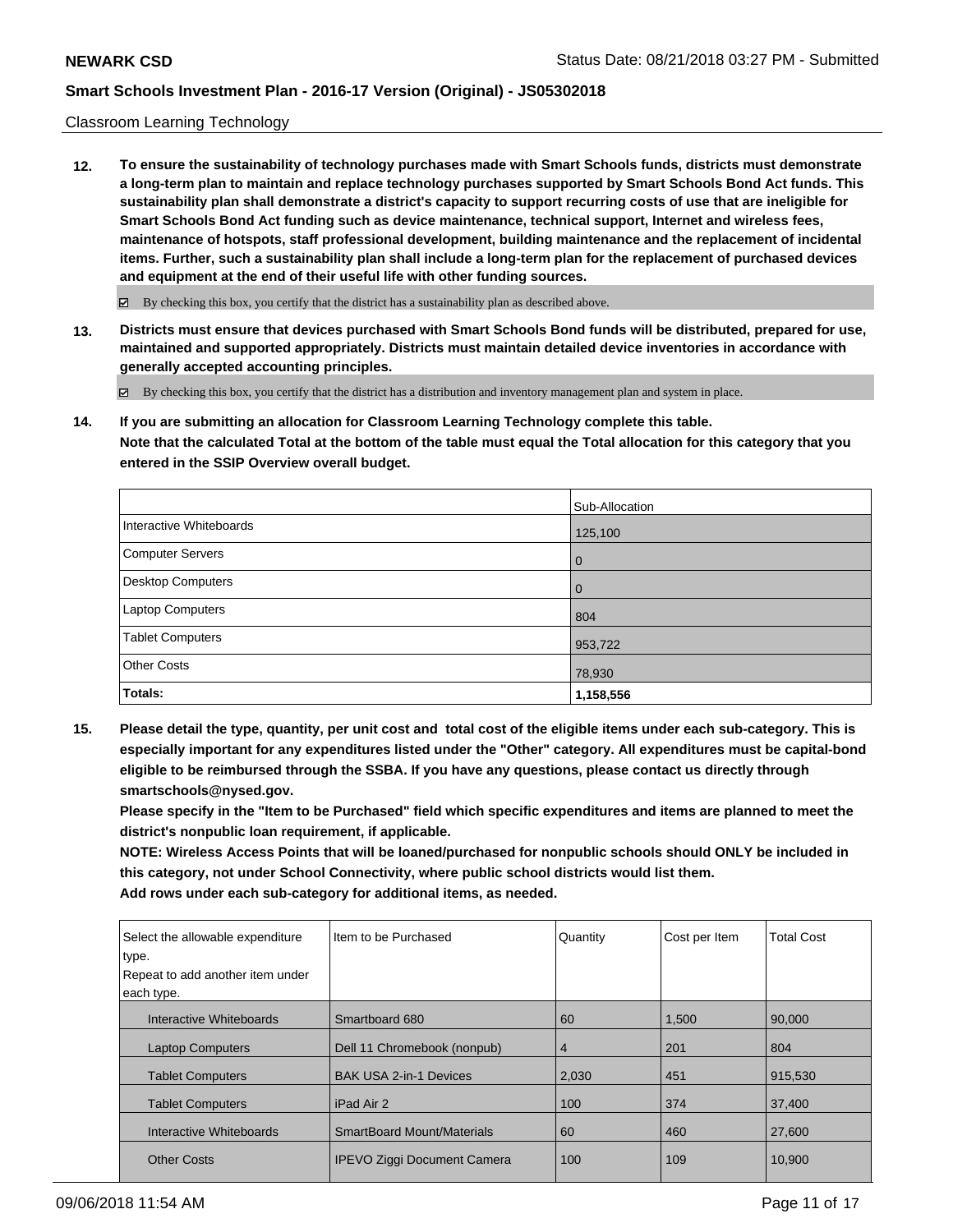Classroom Learning Technology

| Select the allowable expenditure | Item to be Purchased               | Quantity       | Cost per Item | <b>Total Cost</b> |
|----------------------------------|------------------------------------|----------------|---------------|-------------------|
| type.                            |                                    |                |               |                   |
| Repeat to add another item under |                                    |                |               |                   |
| each type.                       |                                    |                |               |                   |
| <b>Other Costs</b>               | iPad Air 2 Rugged Cases            | 100            | 35            | 3,500             |
| <b>Other Costs</b>               | 10,000 Lumen Projector             | $\overline{2}$ | 7,450         | 14,900            |
| <b>Other Costs</b>               | <b>Ultra Long Throw Lens</b>       | 2              | 2,320         | 4,640             |
| <b>Other Costs</b>               | KwikBoost Stand-Alone Charging     | 10             | 699           | 6,990             |
|                                  | Station                            |                |               |                   |
| <b>Other Costs</b>               | KwikBoost Wall-Mount Charging      | 10             | 499           | 4,990             |
|                                  | <b>Station</b>                     |                |               |                   |
| <b>Other Costs</b>               | KwikBoost Retro-Fit Kit Charging   | 10             | 299           | 2,990             |
|                                  | Station                            |                |               |                   |
| <b>Other Costs</b>               | <b>Charging Cart</b>               | 54             | 479           | 25,866            |
| <b>Other Costs</b>               | DLP Projectors (nonpub)            | 5              | 700           | 3,500             |
| <b>Tablet Computers</b>          | Kindle Fire Kids Edition (nonpub)  | 8              | 99            | 792               |
| Interactive Whiteboards          | Smartboard 680 (nonpub)            | 5              | 1,500         | 7,500             |
| <b>Other Costs</b>               | <b>IPEVO Ziggi Document Camera</b> | 6              | 109           | 654               |
|                                  | (nonpub)                           |                |               |                   |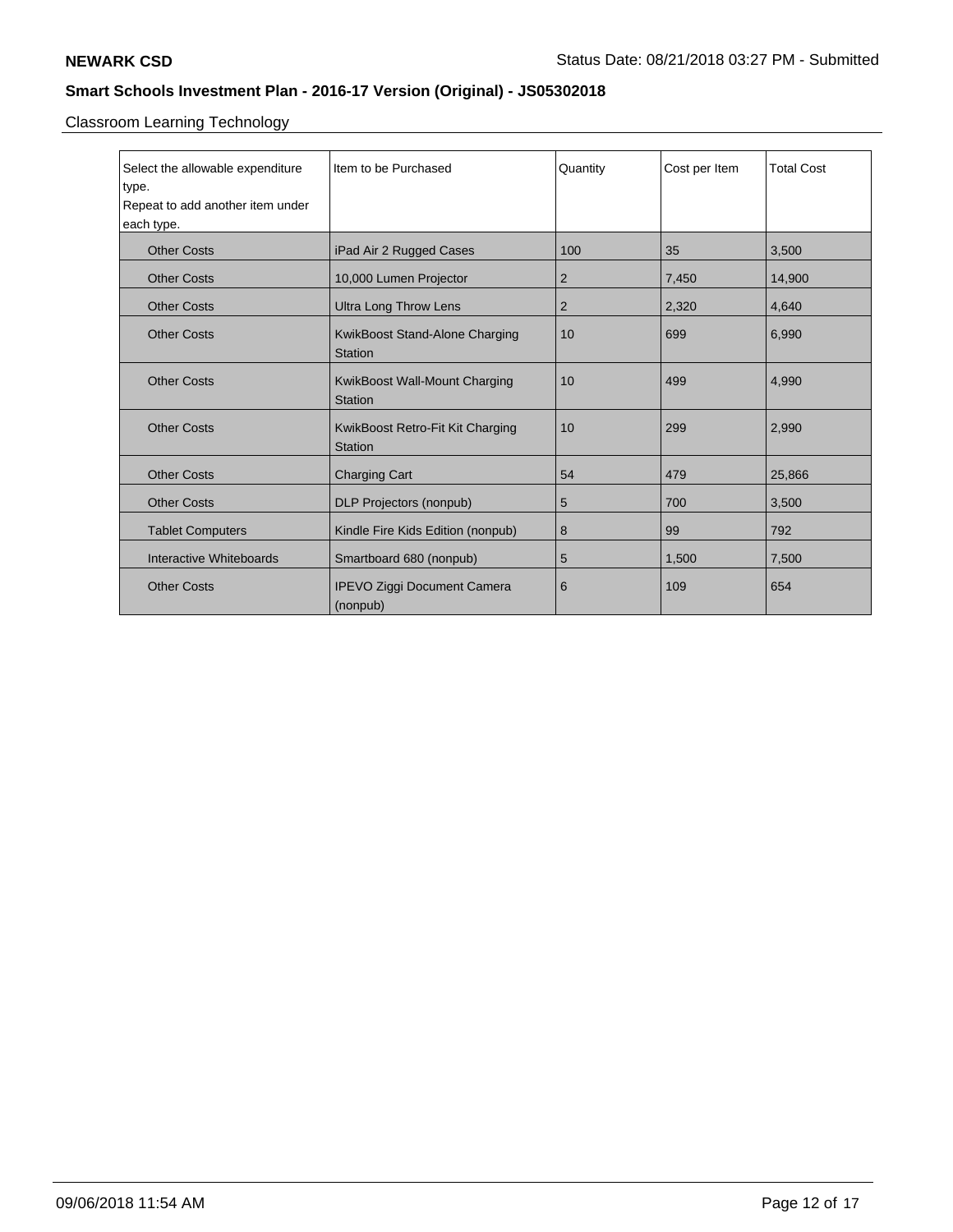#### Pre-Kindergarten Classrooms

**1. Provide information regarding how and where the district is currently serving pre-kindergarten students and justify the need for additional space with enrollment projections over 3 years.**

(No Response)

- **2. Describe the district's plan to construct, enhance or modernize education facilities to accommodate prekindergarten programs. Such plans must include:**
	- **Specific descriptions of what the district intends to do to each space;**
	- **An affirmation that pre-kindergarten classrooms will contain a minimum of 900 square feet per classroom;**
	- **The number of classrooms involved;**
	- **The approximate construction costs per classroom; and**
	- **Confirmation that the space is district-owned or has a long-term lease that exceeds the probable useful life of the improvements.**

(No Response)

**3. Smart Schools Bond Act funds may only be used for capital construction costs. Describe the type and amount of additional funds that will be required to support ineligible ongoing costs (e.g. instruction, supplies) associated with any additional pre-kindergarten classrooms that the district plans to add.**

(No Response)

**4. All plans and specifications for the erection, repair, enlargement or remodeling of school buildings in any public school district in the State must be reviewed and approved by the Commissioner. Districts that plan capital projects using their Smart Schools Bond Act funds will undergo a Preliminary Review Process by the Office of Facilities Planning.**

**Please indicate on a separate row each project number given to you by the Office of Facilities Planning.**

| Project Number |  |
|----------------|--|
| (No Response)  |  |
|                |  |

**5. If you have made an allocation for Pre-Kindergarten Classrooms, complete this table.**

**Note that the calculated Total at the bottom of the table must equal the Total allocation for this category that you entered in the SSIP Overview overall budget.**

|                                          | Sub-Allocation |
|------------------------------------------|----------------|
| Construct Pre-K Classrooms               | (No Response)  |
| Enhance/Modernize Educational Facilities | (No Response)  |
| <b>Other Costs</b>                       | (No Response)  |
| Totals:                                  | 0              |

**6. Please detail the type, quantity, per unit cost and total cost of the eligible items under each sub-category. This is especially important for any expenditures listed under the "Other" category. All expenditures must be capital-bond eligible to be reimbursed through the SSBA. If you have any questions, please contact us directly through smartschools@nysed.gov.**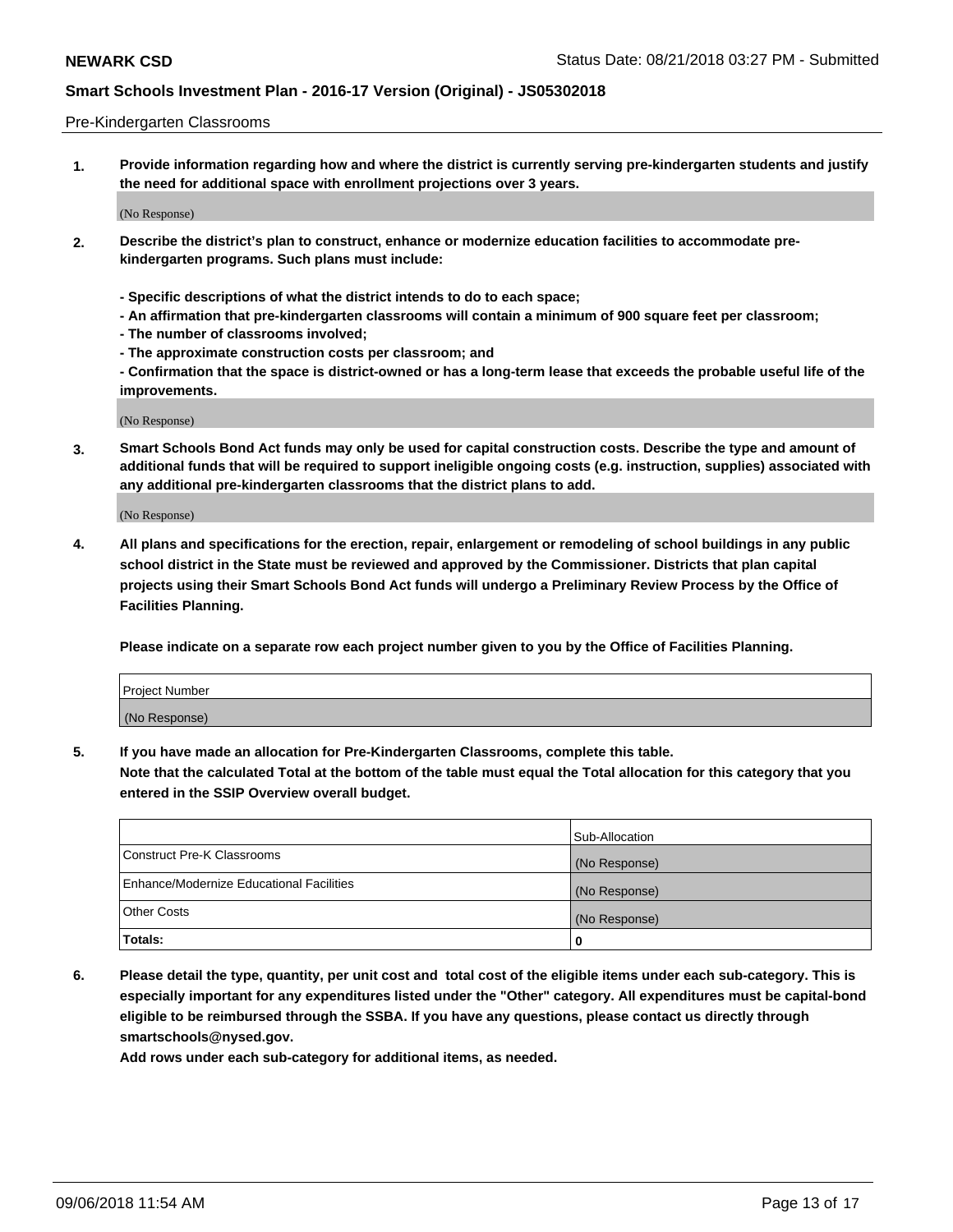Pre-Kindergarten Classrooms

| Select the allowable expenditure | Item to be purchased | Quantity      | Cost per Item | <b>Total Cost</b> |
|----------------------------------|----------------------|---------------|---------------|-------------------|
| type.                            |                      |               |               |                   |
| Repeat to add another item under |                      |               |               |                   |
| each type.                       |                      |               |               |                   |
| (No Response)                    | (No Response)        | (No Response) | (No Response) | (No Response)     |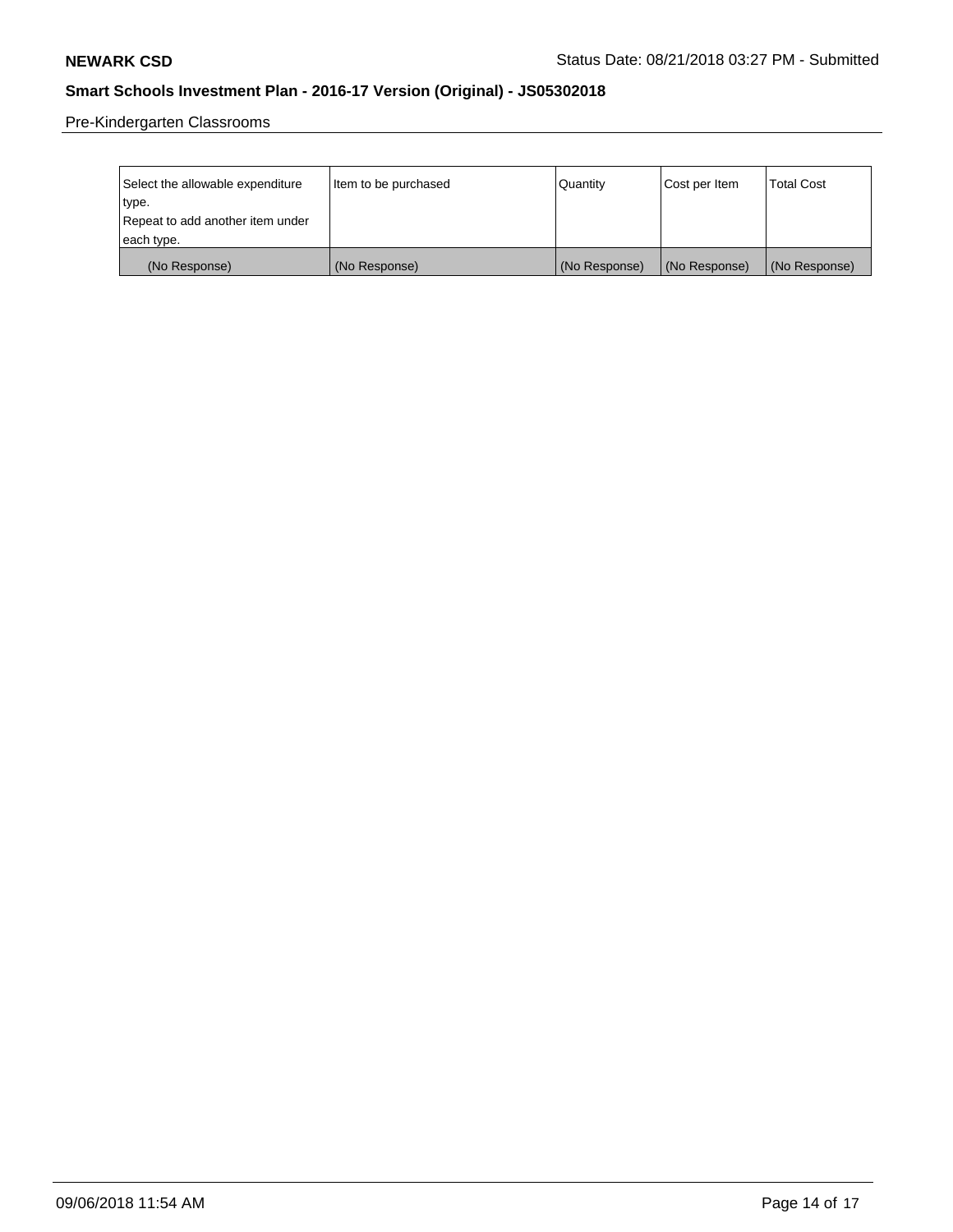Replace Transportable Classrooms

**1. Describe the district's plan to construct, enhance or modernize education facilities to provide high-quality instructional space by replacing transportable classrooms.**

(No Response)

**2. All plans and specifications for the erection, repair, enlargement or remodeling of school buildings in any public school district in the State must be reviewed and approved by the Commissioner. Districts that plan capital projects using their Smart Schools Bond Act funds will undergo a Preliminary Review Process by the Office of Facilities Planning.**

**Please indicate on a separate row each project number given to you by the Office of Facilities Planning.**

| Project Number |  |
|----------------|--|
|                |  |
|                |  |
|                |  |
|                |  |
| (No Response)  |  |
|                |  |
|                |  |
|                |  |

**3. For large projects that seek to blend Smart Schools Bond Act dollars with other funds, please note that Smart Schools Bond Act funds can be allocated on a pro rata basis depending on the number of new classrooms built that directly replace transportable classroom units.**

**If a district seeks to blend Smart Schools Bond Act dollars with other funds describe below what other funds are being used and what portion of the money will be Smart Schools Bond Act funds.**

(No Response)

**4. If you have made an allocation for Replace Transportable Classrooms, complete this table. Note that the calculated Total at the bottom of the table must equal the Total allocation for this category that you entered in the SSIP Overview overall budget.**

|                                                | Sub-Allocation |
|------------------------------------------------|----------------|
| Construct New Instructional Space              | (No Response)  |
| Enhance/Modernize Existing Instructional Space | (No Response)  |
| <b>Other Costs</b>                             | (No Response)  |
| Totals:                                        | 0              |

**5. Please detail the type, quantity, per unit cost and total cost of the eligible items under each sub-category. This is especially important for any expenditures listed under the "Other" category. All expenditures must be capital-bond eligible to be reimbursed through the SSBA. If you have any questions, please contact us directly through smartschools@nysed.gov.**

| Select the allowable expenditure | Item to be purchased | l Quantitv    | Cost per Item | <b>Total Cost</b> |
|----------------------------------|----------------------|---------------|---------------|-------------------|
| type.                            |                      |               |               |                   |
| Repeat to add another item under |                      |               |               |                   |
| each type.                       |                      |               |               |                   |
| (No Response)                    | (No Response)        | (No Response) | (No Response) | (No Response)     |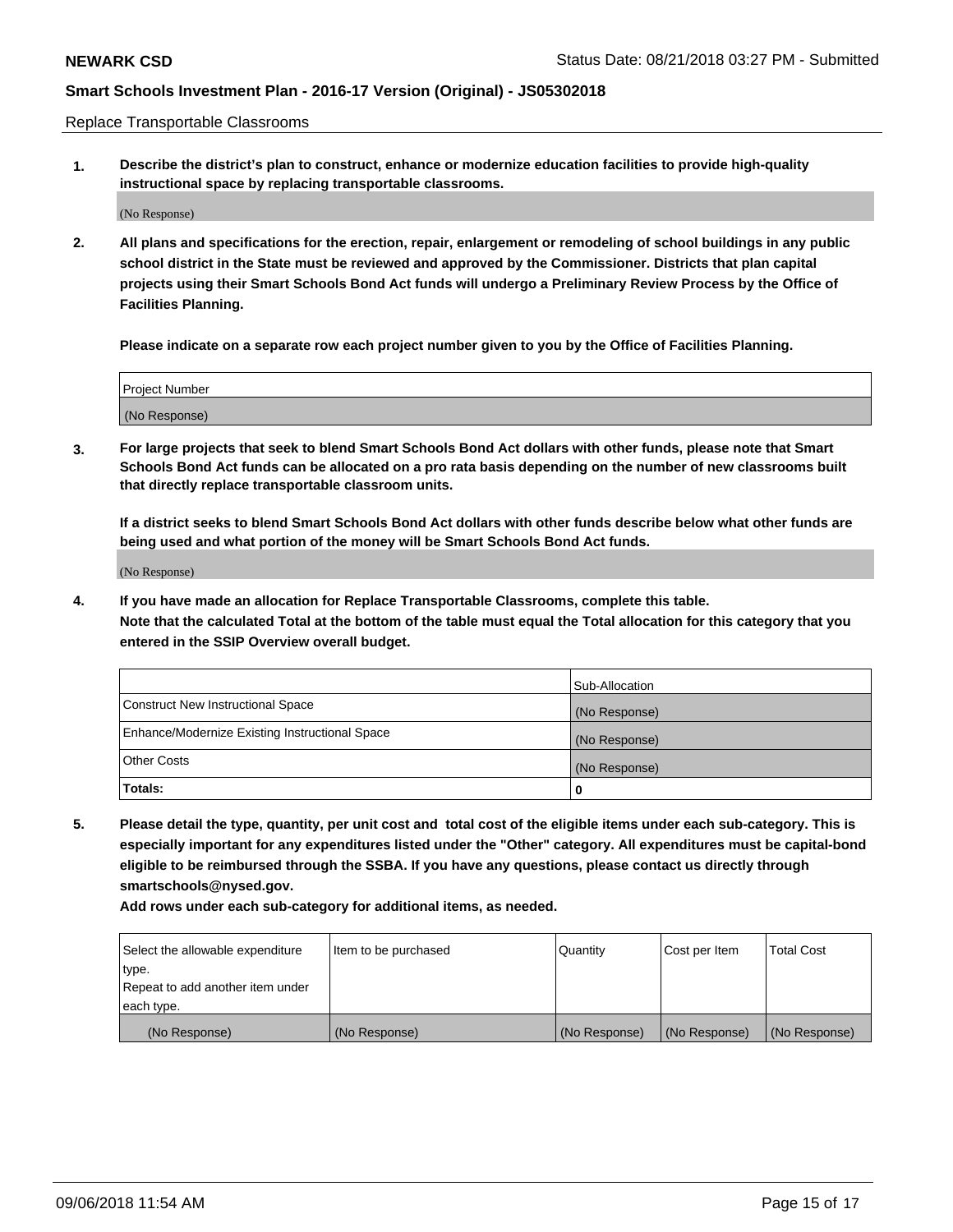High-Tech Security Features

**1. Describe how you intend to use Smart Schools Bond Act funds to install high-tech security features in school buildings and on school campuses.**

(No Response)

**2. All plans and specifications for the erection, repair, enlargement or remodeling of school buildings in any public school district in the State must be reviewed and approved by the Commissioner. Districts that plan capital projects using their Smart Schools Bond Act funds will undergo a Preliminary Review Process by the Office of Facilities Planning.** 

**Please indicate on a separate row each project number given to you by the Office of Facilities Planning.**

| <b>Project Number</b> |  |
|-----------------------|--|
| (No Response)         |  |

- **3. Was your project deemed eligible for streamlined Review?**
	- Yes
	- $\square$  No
- **4. Include the name and license number of the architect or engineer of record.**

| Name          | License Number |
|---------------|----------------|
| (No Response) | (No Response)  |

**5. If you have made an allocation for High-Tech Security Features, complete this table.**

**Note that the calculated Total at the bottom of the table must equal the Total allocation for this category that you entered in the SSIP Overview overall budget.**

|                                                      | Sub-Allocation |
|------------------------------------------------------|----------------|
| Capital-Intensive Security Project (Standard Review) | (No Response)  |
| <b>Electronic Security System</b>                    | (No Response)  |
| <b>Entry Control System</b>                          | (No Response)  |
| Approved Door Hardening Project                      | (No Response)  |
| <b>Other Costs</b>                                   | (No Response)  |
| Totals:                                              | 0              |

**6. Please detail the type, quantity, per unit cost and total cost of the eligible items under each sub-category. This is especially important for any expenditures listed under the "Other" category. All expenditures must be capital-bond eligible to be reimbursed through the SSBA. If you have any questions, please contact us directly through smartschools@nysed.gov.**

| Select the allowable expenditure | Item to be purchased | Quantity      | Cost per Item | <b>Total Cost</b> |
|----------------------------------|----------------------|---------------|---------------|-------------------|
| type.                            |                      |               |               |                   |
| Repeat to add another item under |                      |               |               |                   |
| each type.                       |                      |               |               |                   |
| (No Response)                    | (No Response)        | (No Response) | (No Response) | (No Response)     |